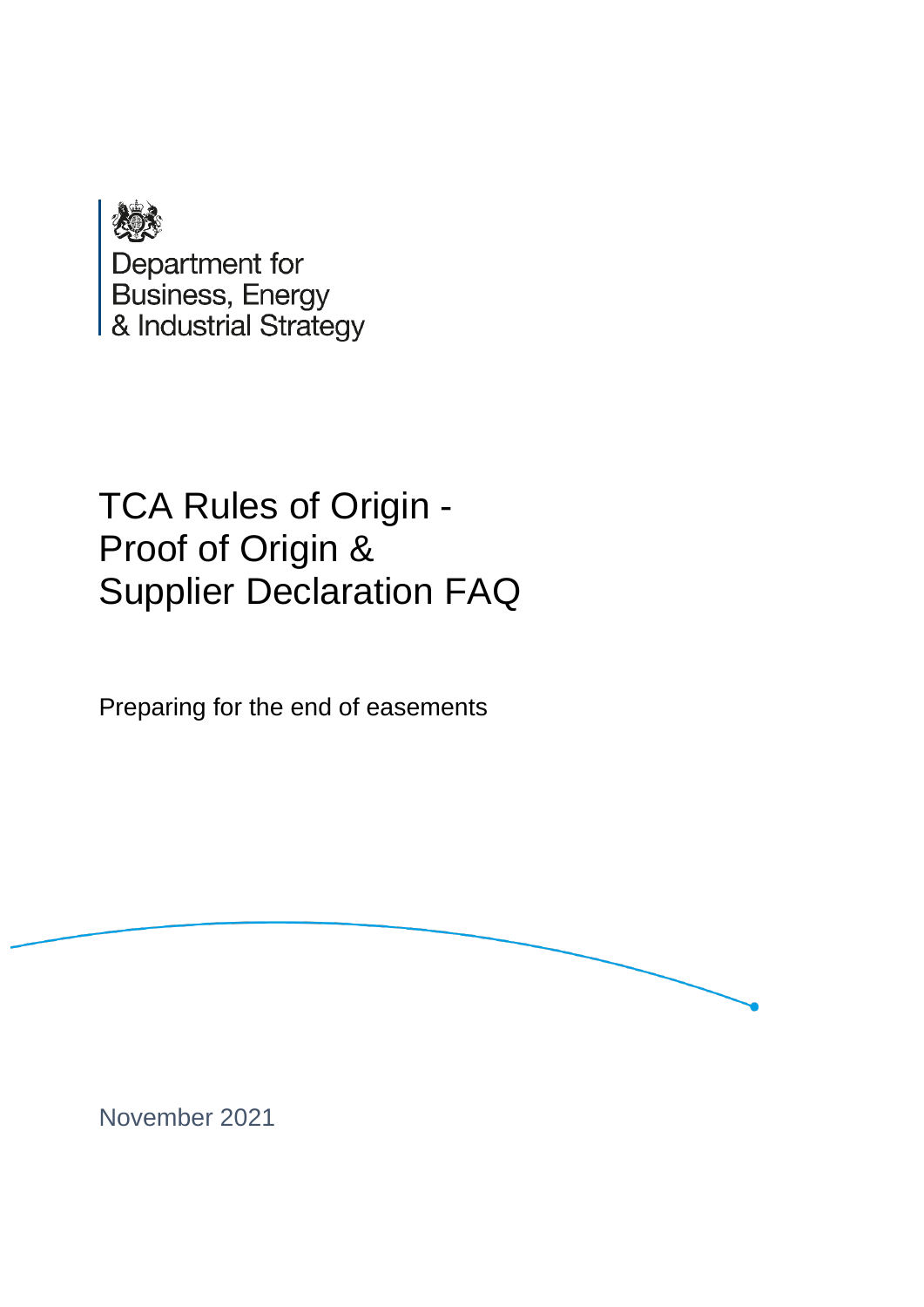## **Supplier Declarations FAQ**

## 1) How does an importer claim preference under the Trade and Cooperation Agreement (TCA)?

To claim preference (which means to trade with zero tariffs) in the TCA, products must meet their Product Specific Rule of Origin (PSR) outlined in the UK/EU Trade and Continuity agreement (pg.423). A PSR ensures that a product meet Rules of Origin requirements. This is achieved through one of the four most common rules under the agreement: *Wholly Obtained, Change in Tariff Heading, Value Added,* or *Special Processing Rule*.

You will need to provide evidence to support a claim for preference, using either a Statement on Origin or 'Importer's Knowledge' that the product originates (which mean it meets its Rule of Origin). You may also need supplier declarations to support a claim for preferential (zero) tariffs on your goods.

#### 2) What is a supplier declaration?

Supplier declarations are used to provide evidence of the originating status of goods. They are made out by the business supplying goods or materials that will be incorporated into final goods, that are then exported, to evidence their originating status. In the event of verification by a customs authority, you may need to provide evidence from suppliers (via a supplier declaration) about the origin of your inputs.

Supplier declarations are required by an exporter when determining whether their goods qualify for preference so they can provide a Statement on Origin. Supplier declarations can also be used by an importer as part of the information required to use Importer's Knowledge to claim preference. Supplier declarations can be verified by customs authorities as part of their checks to ensure goods met the Rules of Origin.

They can also be issued to accompany non-originating materials or goods exported from the UK to evidence any production that has taken place in the UK. Even though the goods are non-originating, the EU importer may count the UK production of these goods towards meeting the Rule of Origin for a final product. This is based on the TCA provisions allowing full bilateral cumulation. The same can be applied to materials or goods imported from the EU.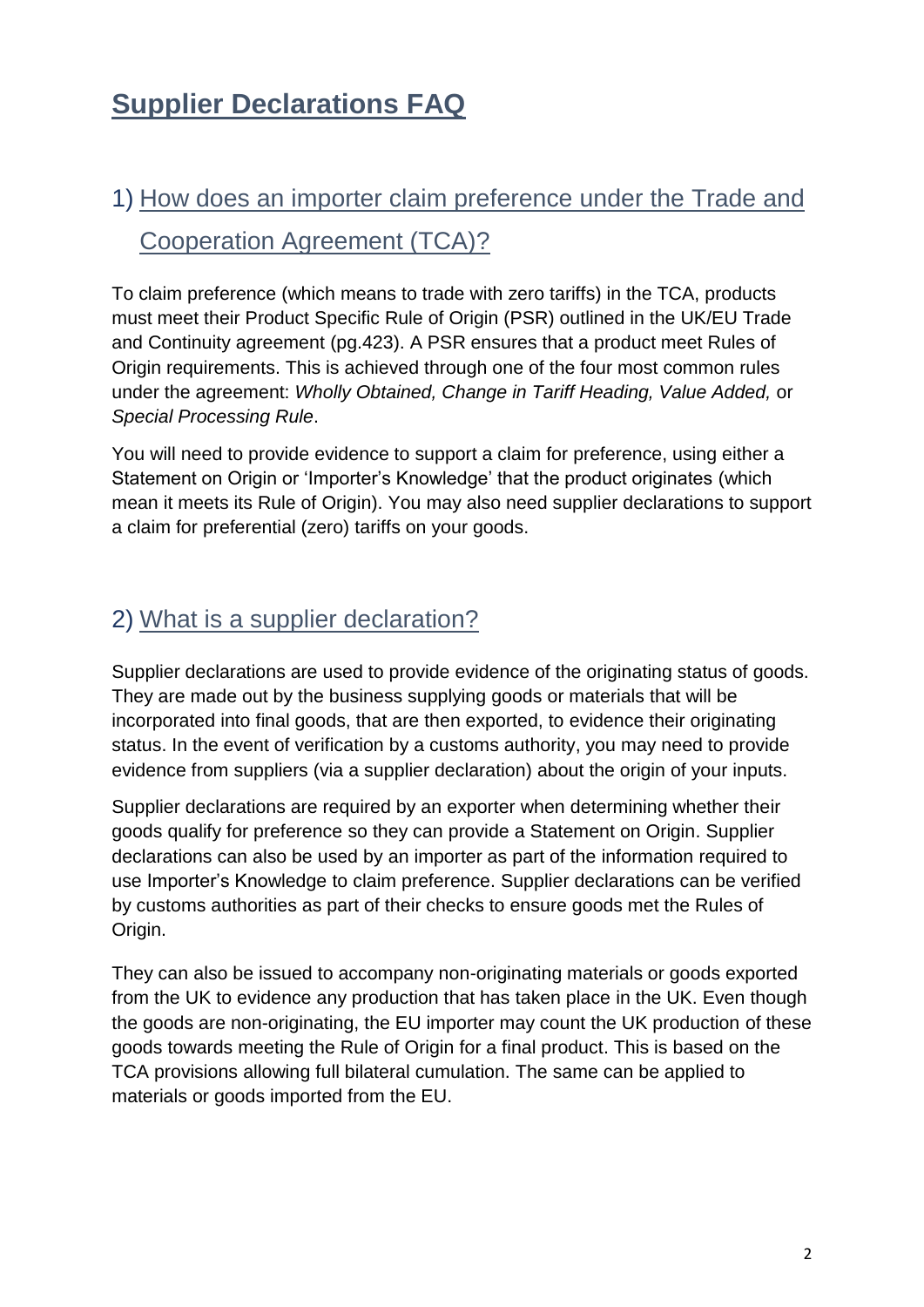#### 3) When are supplier declarations needed?

There are occasions where manufacturing on its own is not enough to meet the Product Specific Rule of Origin, and supplier declarations are needed. For example, if:

- any materials do not change tariff heading
- the value of materials is over the specified limit, for example the origin rule may specify a percentage limit of 40% non-originating materials, and the total value of materials used is 45% of the ex-works price — you will then need supplier declarations to cover the value of materials in excess of the limit, that is, 5% of the ex-works price
- you manufacture using materials at a later stage of production than the rule specifies, for example using bought-in fabric where the origin rule is manufacture from yarn
- the only processing which you carry out on a product is considered ['insufficient production'](https://www.gov.uk/guidance/insufficient-production-for-manufacturing-and-agri-food-processes-when-trading-between-the-uk-and-eu)

#### 4) When are supplier declarations not needed?

There are certain circumstances where a supplier declaration will not be needed, for example when:

- an origin rule specifies that all non-originating materials must change tariff heading *(if during manufacture, all materials change tariff heading then the rule is met without the need for any supplier declarations)*
- a percentage rule specifies a limit on the value of non-originating materials (for example 30% or 40%. If the total value of all materials is within this limit, then the rule will be met).

An origin rule may specify manufacture from materials at a certain stage of production, for example manufacture from yarn. if you manufacture using materials at or before the specified stage (for example pre yarn) then the rule will be met automatically.

## 5) Where in the supply chain do supplier declarations need to come from? Is this different if there is a customs agent involved?

The exporter will source the supplier declaration from the business directly supplying them. However, that supplier may need to source information from further down the supply chain to prove the origin of their goods or inputs.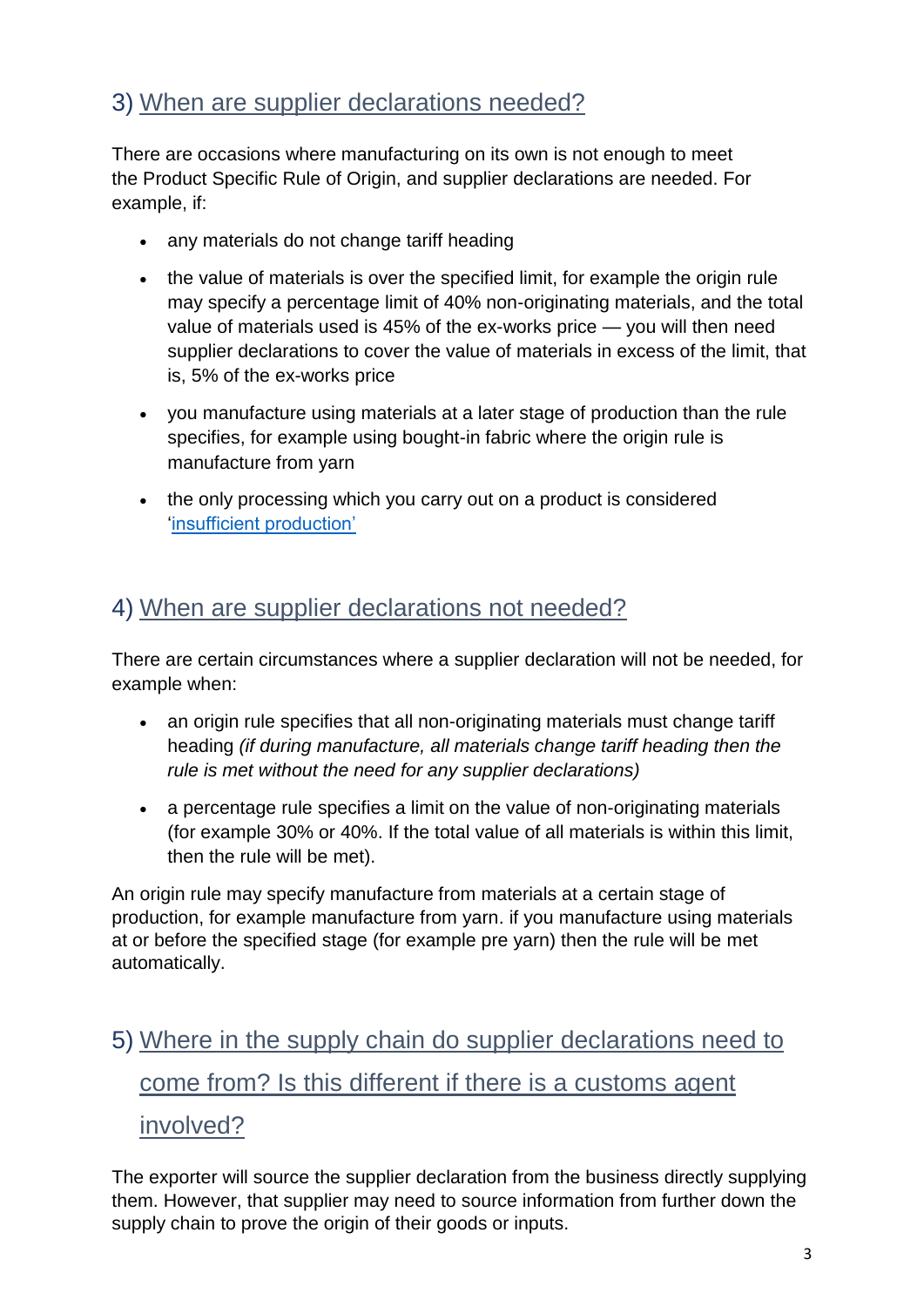## **General Proof of Origin FAQ**

## 6) What evidence does an importer need to use 'Importer's Knowledge' as proof of origin?

If the importer makes a claim for preference using Importers Knowledge, the exporter does not need to provide a statement on origin, but they may need to provide supporting documents/evidence to the importer which demonstrate the originating status of the good. This would be supporting documents or records which should cover:

- The commodity code
- A brief description of the production process (including the origin of the goods used)
- If the origin was based on 'wholly obtained'  $-$  give category for the goods
- If the origin was based on 'sufficiently worked or processed' give one of the following:
	- The value of the product as well as the value of all the nonoriginating or, as appropriate to establish compliance with the value requirement, originating materials used in the production
	- The weight of the product as well as the weight of the relevant non-originating or, as appropriate to establish compliance with the weight requirement, originating materials used in the product
	- A list of all the non-originating materials including their commodity code (in 2, 4 or 6-digit format depending on the origin criteria)
	- If the goods have been altered or transformed
	- Any additional information that will help verify the origin of the goods, if HMRC asks for it

If you or the person receiving your goods cannot give this information for commercial reasons you should use an origin [declaration.](https://www.gov.uk/guidance/get-proof-of-origin-for-your-goods#origin-declaration)

## 7) Will Importer's Knowledge end at the end of the easements on the 31st of December 2021?

No. This is a permanent feature of the TCA and as such will continue to be a route to prove origin.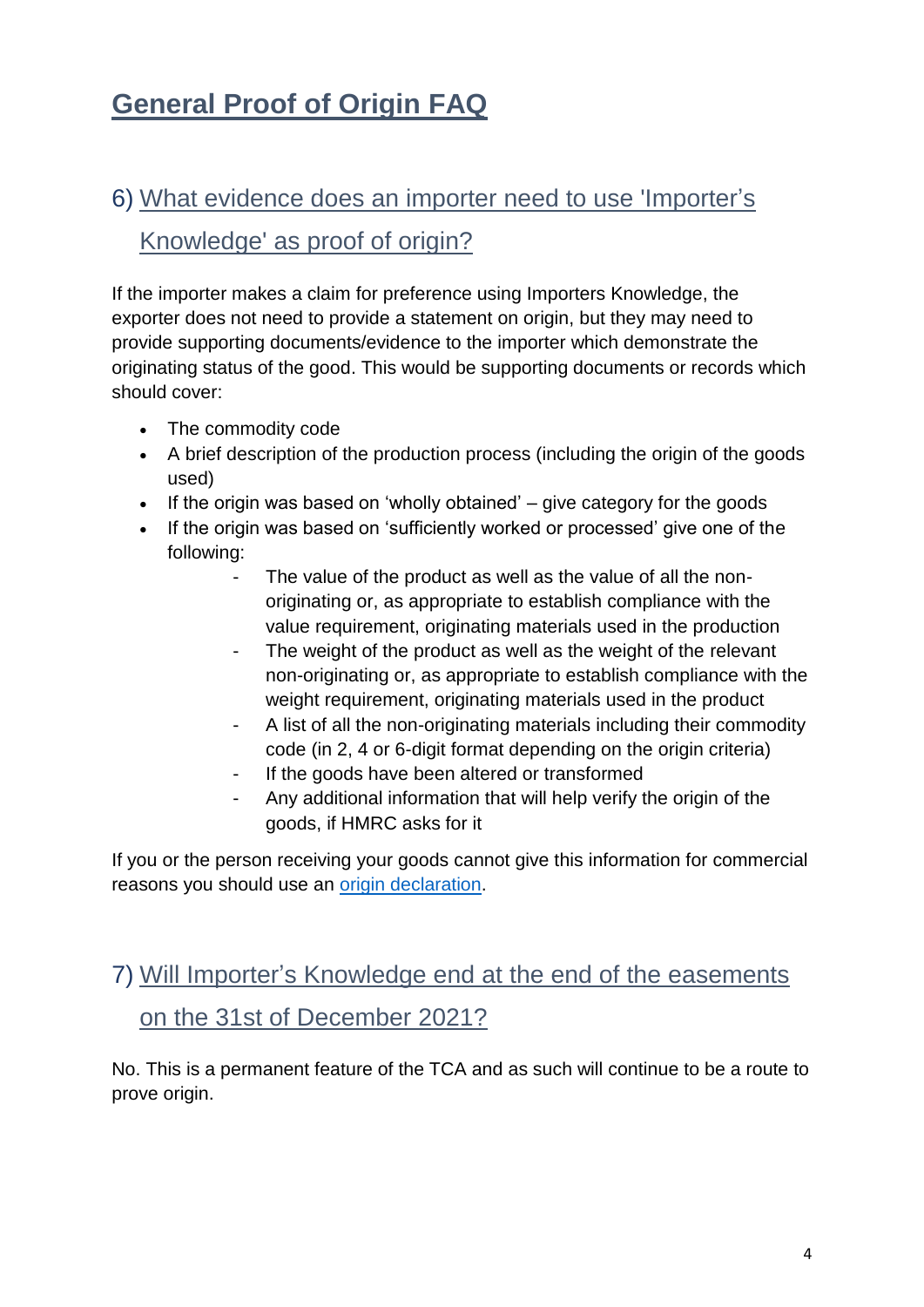### 8) Will a statement on origin on a commercial invoice suffice as evidence of origin?

The statement on origin must be provided on an invoice, a delivery note or any other commercial document (excluding a bill of lading), describing the originating product in sufficient detail to enable its identification. The statement on origin must take the form of the text found in Annex ORIG-4 of the UK-EU TCA, an example is below:

| (1)<br>(Period: from<br>to                                                                                                                                                                            |
|-------------------------------------------------------------------------------------------------------------------------------------------------------------------------------------------------------|
| The exporter of the products covered by this document (Exporter Reference No $\ldots$ (2) declares that,<br>except where otherwise clearly indicated, these products are of  (3) preferential origin. |
|                                                                                                                                                                                                       |
| (Place and Late)<br>Name of the exporter)                                                                                                                                                             |
|                                                                                                                                                                                                       |

<sup>1</sup> If the statement on origin is completed for multiple shipments of identical originating products within the meaning of point (b) of Article ORIG.19(4) [Statement on Origin] of this Agreement, indicate the period for which the statement on origin is to apply. That period shall not exceed 12 months. All

#### 9) Is the statement on origin per product or per company?

A statement on origin may apply to either:

- A single consignment
- Multiple shipments of identical products within a period specified in the statement on origin but not more than 12 months from the date of the first import

For supplier declarations, there is an option to complete a long-term supplier declaration (LTSD). This would be completed on the basis that you would receive the same consignment over a long period of time that would have the same originating status. An example can be found below: